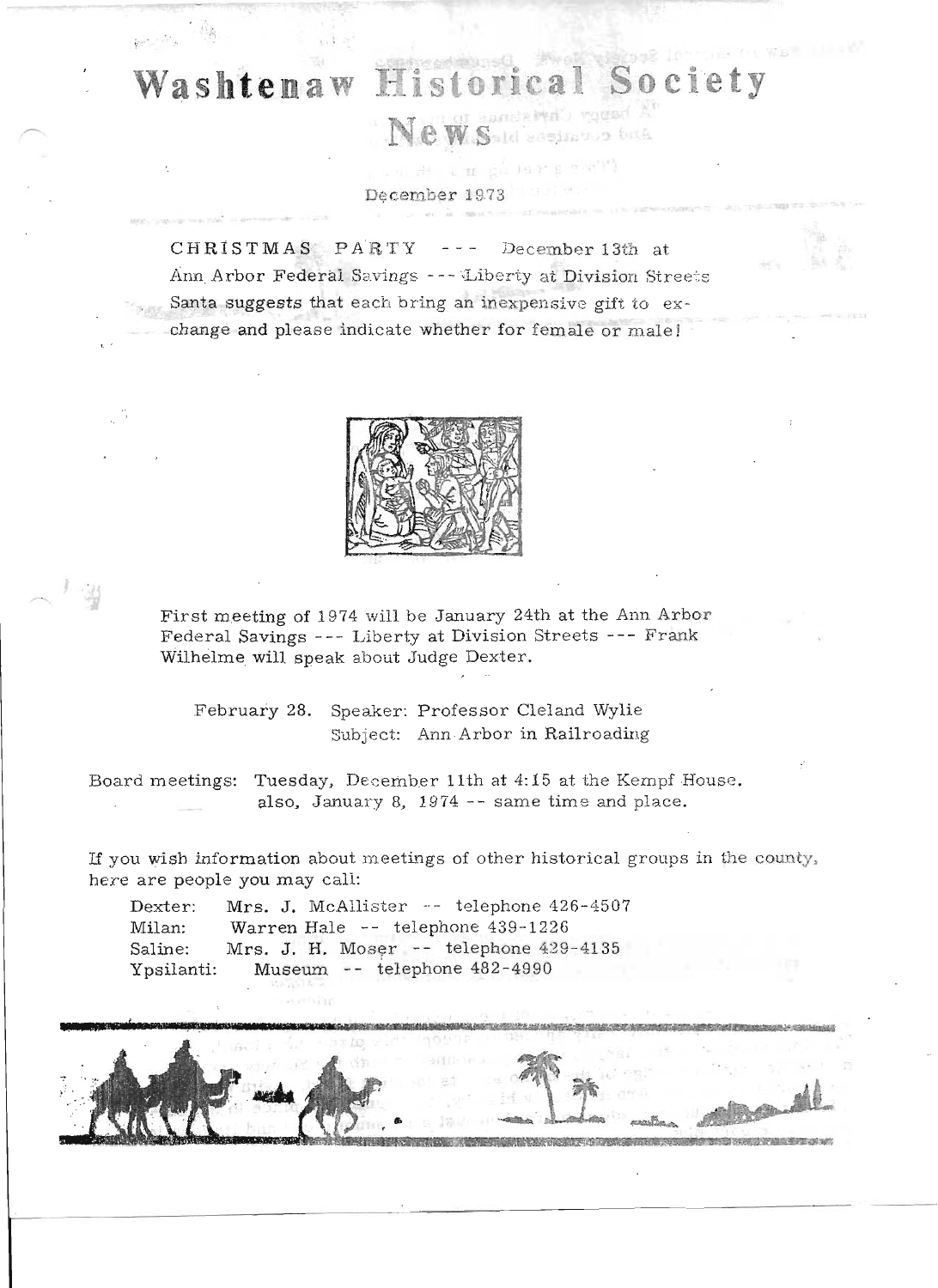Washtenaw Historical Society News, December 1973

"A happy Christmas to my friend And countless blessings without end."

> (This greeting and others used in this issue were found in an 1888 scrapbook.)



#### THE CHAPIN PIANO

The piano known as the "Chapin Piano" has an interesting history. Among the papers of Miss Lucy Chapin in the Michigan Historical Collections, University of Michigan is a paper entitled "Some Early Homes of Ann Arbor, Michigan" written by Cornelia Corselius and illustrated by Lucy E. Chapin.

"On the northwest corner of Liberty and Ashley streets stands a house that is probably the oldest building in town now in existence. Mrs. Hannah Gibbs Clark, a native of Connecticut, came to Ann Arbor in May, 1827, with her son Edward and her daughter, Lucy Ann (afterwards the wife of Hon. James Kingsley). There were very few houses so she rented part of this house until she could secure a home of her own. Miss Clark, recently from boarding school in New Haven, Conn., owned a piano that was brought with the rest of their possessions by ox team from Detroit. The driver, John Anderson, wanted to know what made thunder every time he went over a stone. This piano was the first one west of Detroit and was made by John Kearsing and Son, Bowery Lane, N.Y. Sometimes when Miss Clark played, the Indians would lurk around the door and windows and some would dance on the strip of bare floor at the edge of the room that the carpet was not wide enough to cover. The piano is now owned by Mrs. Charles A. Chapin, the granddaughter of Miss Clark."

Herbert Bartlett in a letter to Dr. Robert A.-Warner, Curator of the Stearns Collection, University of Michigan School of Music carries on the story:

"After further investigation we have definitely identified the small Kearsing piano in the Stearns Collection as the one bequeathed to the Washtenaw Historical Society by Miss Lucy Chapin.

"Miss Lucy Chapin, eventual heir of its original owner, Lucy Kingsley (nee Clark), bequeathed it to the Washtenaw Historical Society upon hen death in 1940. (Ref. Washtenaw County Probate Court, File No. 31486.)

"Lacking facilities to properly care for it, the Society arranged with the University to store it for them. We have copies of correspondence in our files with Herbert Watkins, Asst. Secretary of the University, dated April 4, 1941 and before, whereby the University agreed to accept this piano 'as a loan'.

"As time passed, with changes in the personnel of both the Society and the Stearns Collection, knowledge of the piano and its location faded. With renewed interest in preserving Ann Arbor's early history, its significant place in the cultural life of the community made it more than just a museum piece and its location. assumed new importance."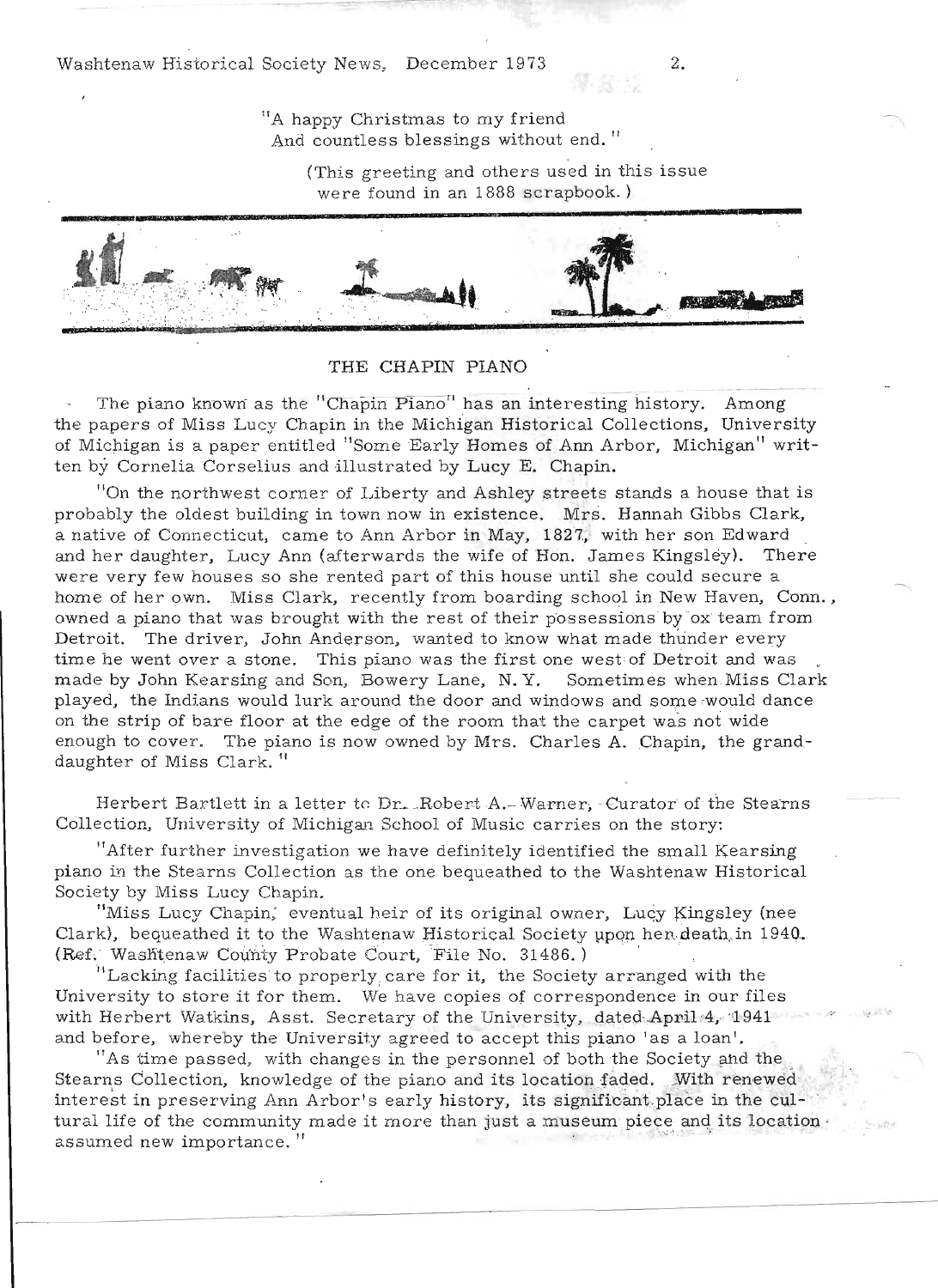Washtenaw Historical Society News, December 1973.

Dr. Warner in a letter to Mrs. Proctor says in part: "As you know, it (the piano) does not look very handsome at the moment. " Referring to the restoration of the piano he says, "... This is something we could not afford to do at the present or in the near forseeable future, for there are many more instruments that are more valuable as far as the history of musical instruments is concerned."

"The square piano was popular all through the nineteenth century. The finest pianos were, then as now, the grand pianos. But the typical piano for the American home was the square piano and many of these were made of very beautiful wood and are typical both of furniture design and the taste of the average American family. Nevertheless, they never did represent in this shape the very finest. of pianos. They are still relatively numerous, but I am sure that their number is diminishing.

"The problem of restoration is extremely difficult. As you have found out, even the exterior restoration is expensive if it is done professionally, and in speaking about Mr. Everett's reservations about the use of the Society money, it could very well be the sort of thing that fine amateur workmen could do. That is, if members of your Society were willing to put in the time and effort necessary to restore a beautiful finish to the exterior of this piano, it would obviously look much better and, of course, this would save a great deal of money in your coffers. As I believe you already know, the restoration of the interior is extremely difficult. Piano technicians are rare creatures and replacement parts are impossible or practically impossible for instruments of this sort. Consequently, putting such a piano in playing condition would practically require rebuilding such a piano and no one that I know of who has the skill to do this would be willing to put that much time in making a nineteenth century square.<sup>11</sup>

Professor Leigh Anderson, who has done some fine work in restoring furn iture, is at work restoring the exterior. Frank Kaspar, who has had years of experience in restoring musical instruments, will act as consultant in restoring the musical part of the piano. There are two people who are interested in doing the work but they have not as yet committed themselves.

The Society will be deeply jndebted to all these people for the restoration. It will, on their part, be indeed a labor of love. When they have completed their work, a brass plaque will be placed on the piano bearing the following inscription:

> The Lucy Clark Kingsley piano, first piano brought west of Detroit, May 1827. Property of the Washtenaw Historical Society through will of Miss Lucy E. Chapin, November 1940.

The piano will then be returned to the Stearns Collection to await, hopefully, that day when the Washtenaw Historical Society will have its own museum and both the Chapin piano and the Allmendinger organ can come to rest among other artiacts recalling the earliest days of Washtenaw County history.

 $\mathbf{R}$